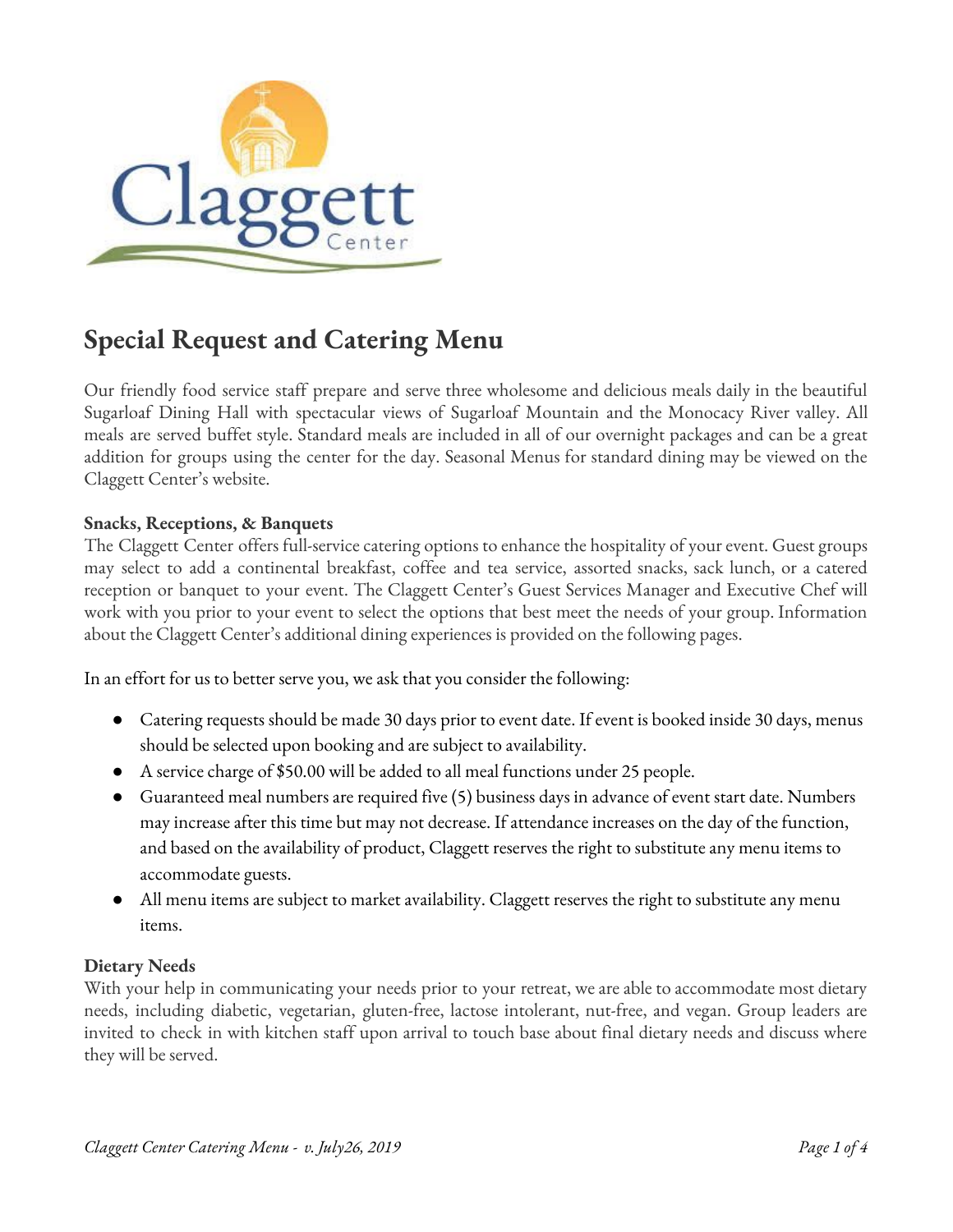# **WORSHIP**

**Holy Communion Complimentary** Wine or Grape Juice, Communion Wafers, Fresh Bread may be available with advance notice.

# **BREAKFAST & BEVERAGE SERVICE**

## **Continental Breakfast \$6.50/person**

Coffee, Tea Service, Orange Juice, Apple Juice, Assorted Sweet Breads, Cut Fruit Medley *Continental breakfast does not include all day beverage service. Groups requesting full-day service may add this item to their contract.*

# **Beverage Service: Coffee & Tea \$40.00 / 1-30 people; \$60.00 / 31-100 people**

Regular and Decaffeinated Coffee, Assorted Hot Teas, Infused Water *Beverage service is set-up outside your meeting area. Groups may select morning or evening beverage service.* Beverage service will be checked and refilled two times during morning service or once during evening service.

# **SNACK & SOCIAL HOUR**

*Price Per Person* **Light Snack \$5.00** Assorted individually packaged crackers, chips, cookies, granola bars, etc.; includes Water Service **Cold Hors d'oeuvres \$6.00** Assorted Domestic Cheese Tray, Crackers, Water Service Add Fresh and Dried Fruit Tray and Claggett Punch  $$1.50$ Add Vegetable Crudite and Claggett Punch  $$1.50$ Add House Made Snack Mix \$1.50 **Warm Hors d'oeuvres \$12.00** Choice of (2) Warm Appetizers, Domestic Cheese Tray, Crackers, Claggett Punch, Water Service Add Fresh and Dried Fruit Tray \$1.50 Add Vegetable Crudite  $$1.50$ Add House Made Snack Mix  $$1.50$ 

Appetizer choices include: Vegetable Spring Rolls; Chicken Wings; Spanakopita; Cream Cheese Stuffed Jalapeño Peppers; Chicken Fingers with BBQ Sauces; Golden and Smokey Petite Crab Cakes; Asparagus and Asiago in Phyllo; Petite Quiche

**\$80.00 / 101-150 people; \$100 / 151+**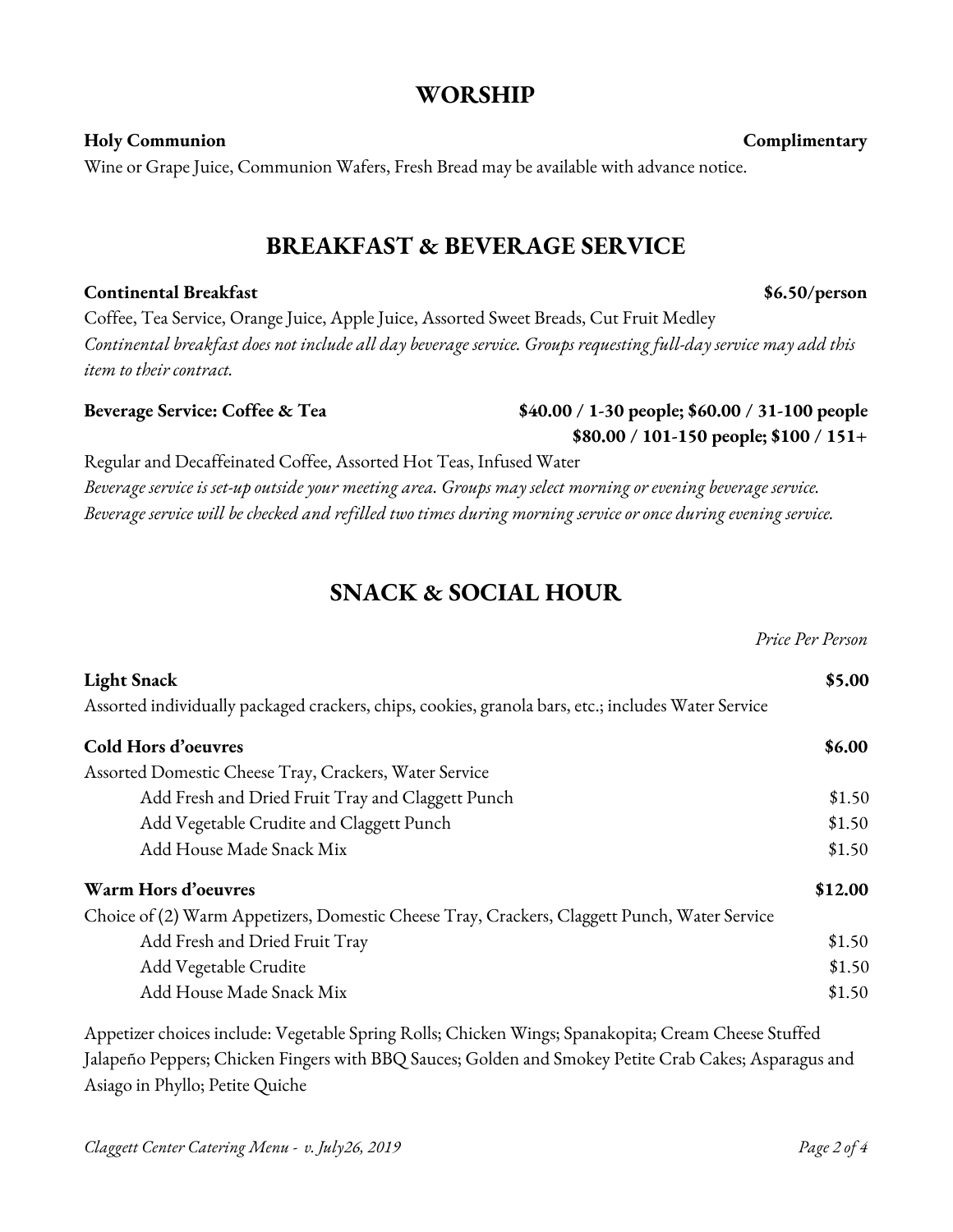Graham Crackers, Chocolate Bars, Marshmallows, Roasting Sticks

# **CASUAL LUNCH & PICNIC**

**Sack Lunch \$16.00**

# Choice of Sandwich (Ham, Turkey, PBJ, Veggie), Bag Chips, Whole Fruit, Cookies, Bottled Water; served with condiments, napkins, utensils, and trash bag Substitute Tuna Salad or Chicken Salad Croissant \$2.00

## **Claggett Cookout \$18.00**

Grilled Hamburgers, Hot Dogs, Potato or Pasta Salad, Chips, Watermelon; served outside, picnic-style

# **BANQUET**

*All banquets include Brewed Iced Tea, Cof ee, and Water Service. Meals not served buf et style are subject to a \$2/person surcharge.*

# **Banquet Option 1: Salad, Two Entrees, Two Sides \$22.00**

**Tossed Salad** with Assorted Dressings

**Artisan Rolls** with Butter

## **Choice of Two Entrées:**

- Chicken Piccata
- Southern Fried Chicken
- Chicken Parmesan
- Roast Beef au jus
- Stir-Fried Beef
- Roast Pork Loin with Natural au jus

## **Choice of Two Sides**:

- Wild Rice Pilaf
- Rosemary Herb Redskin Potatoes
- Wild Rice Pilaf
- Au Gratin Potatoes
- California Vegetables

## **Homemade Dessert**

- Baked Lasagna (choice of vegetable or meat) with Choice of Vegetable
- Chicken Primavera
- Baked Tilapia with Lemon Beurre Blanc
- Maple Glazed Baby Carrots
- Green Beans with Shallots
- Seasonal Vegetable *\*Inquire for availability*